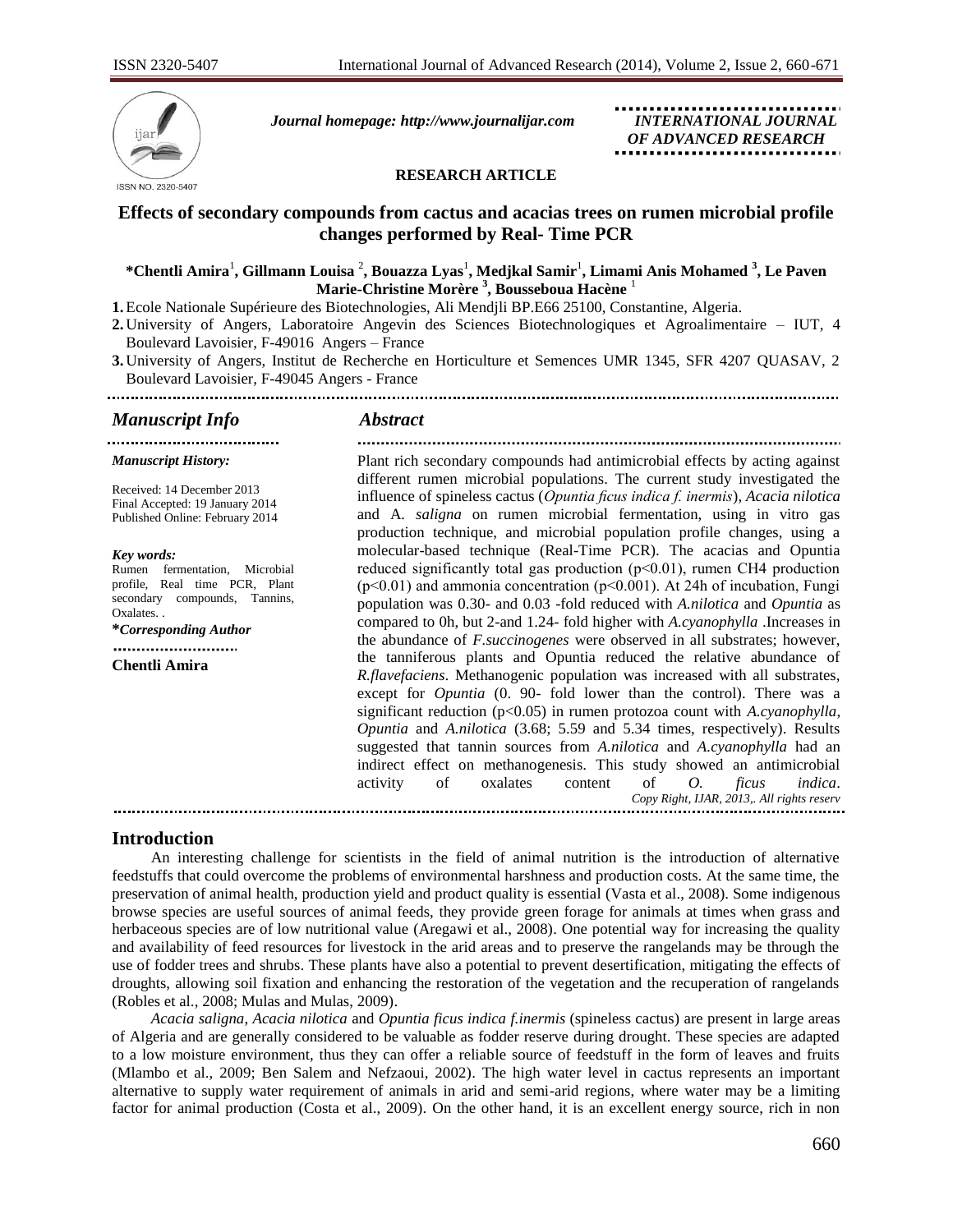fibrous carbohydrates and presents high dry matter digestibility coefficient (Wanderley et al., 2002). Under African conditions, A.saligna and A.nilotica, leguminous trees are present in sufficient quantities to contribute to ruminant diets (Degen et al., 1995, Mlambo et al., 2008). Their foliage may be used as a protein and energy supplement when animals are given low quality roughage (Krebs, 2007). Interest devoted to this species is partly related to their high protein content, abundant biomass and evergreen habit (Aganga et al., 1998).

 However, the presence of anti-nutritional secondary compounds (e.g. tannins, oxalates…), with potential adverse effects on rumen microbial fermentation, feed digestibility and animal performance, could restrict nutrient utilization of shrubby vegetation (Waghorn and McNabb, 2003; Mueller-Harvey, 2006). Plant secondary compounds had antimicrobial effects by acting against bacteria, protozoa and fungi. Phenolic compounds are the main active components (Burt, 2004). The antimicrobial mode of action, either microcidal or microstatic, is considered to come mainly from the potential of their intruding into the bacterial cell membrane to disintegrate membrane structures which causes ion leakage (Bodas et al., 2012). The objective of this study was to evaluate the influence of secondary compound on rumen fermentation, using in vitro gas production technique, and microbial population profile changes using a molecular-based technique (Real- Time PCR).

## **Material and Methods**

#### **Plant material**

Cladodes of wild spineless cactus (Opuntia ficus indica f. inermis) growing on marginal lands were randomly harvested in winter from an area of Constantine. This area is located at 36.17 North and 6.37 East and at an elevation of about 693 meters above sea level in the North Eastern part of Algeria. It is characterized by a semi-arid climate with irregular and low precipitations of 350-700 mm pear year. The mean temperature of the coldest period ranges between -0.3°C and 3.2 C while the hottest one is ranging between 33.3 and 37.3 °C.

The *Opuntia* cladodes were cut by hand with a single-machete into small cubes of approximately 50 mm x 30 mm and dried at 50 ◦C (Makkar, 2003) in a ventilated oven. The vetch-oat hay was collected from the Technical Institute of Great crops (I.T.G.C. of Constantine), and dried in the same conditions as for Opuntia pads. Foliage from two browses species (Acacia nilotica (L.) Willd. ex Delile and Acacia saligna (Labill.) Wendl. f. (formerly Acacia cyanophylla Lindl.) was also collected from a semi-arid area of Constantine, in the early autumn. Between six and ten specimens of each plant species were sampled to obtain a representative aliquot of the edible biomass. Leaves were clipped with scissors from the aerial part of the plants, and taken immediately to the laboratory where the samples from the different specimens of the same species were mixed and air dried in the shadow. All dried plant material were then ground in a laboratory mill to pass through a 1mm sieve and stored in tightly sealed plastic bottles for later analysis.

#### **Chemical analysis**

Dry matter (DM), Organic matter (OM), Ether extract (EE) (AOAC, 1990) and crude protein (AOAC, 2000) were determined in the forage samples. Neutral and acid detergent fiber (NDF and ADF, respectively) and acid detergent lignin (ADL) were performed by the method of Van Soest et al. (1991). Non-fiber carbohydrates (NFC) were calculated by difference whereby the sum of NDF, CP, EE and ash in percentage subtracted from 100 (Mertens, 1997). Phenolic compounds were extracted following the procedures described by Makkar (2003). Total extractable phenols (TEP) were determined using the Folin-Ciolateau reagent and tannic acid as the standard. The concentration of total condensed tannins (TCT) was measured in the extract using the butanol-HCl assay, with the modifications of Makkar (2003). Feeds were also analyzed for total oxalates (AOAC, 1990). All chemical analyses were performed in triplicate.

#### **Rumen inocula**

Ruminal content was supplied from "The experimental center of Agro Evolution- Euro nutrition, Saint Symphorien-France". It was recovered before the morning feeding from two fistulated dried Holstein, housed according to European guidelines for animal welfare and fed, at maintenance on a roughage-concentrate diet (70-30 w/w, 9.8% crude protein on DM basis) twice daily at 8.00A.M and 4.30 P.M (7kg DM/day), with free access to clean drinking water. Rumen fluid was withdrawn through a four layer of muslin cloth into pre-warmed thermos flasks previously flushed with  $CO_2$  gas and taken immediately to the laboratory, where sample of rumen content was kept at 39 $\degree$ C under a constant flow of CO2.

#### **In vitro gas production measurements**

*In vitro* gas production test was done according to Menke et al. (1979). A culture medium containing macro- and micro-mineral solutions, a bicarbonate buffer solution, resazurin and reducing solution was prepared as described by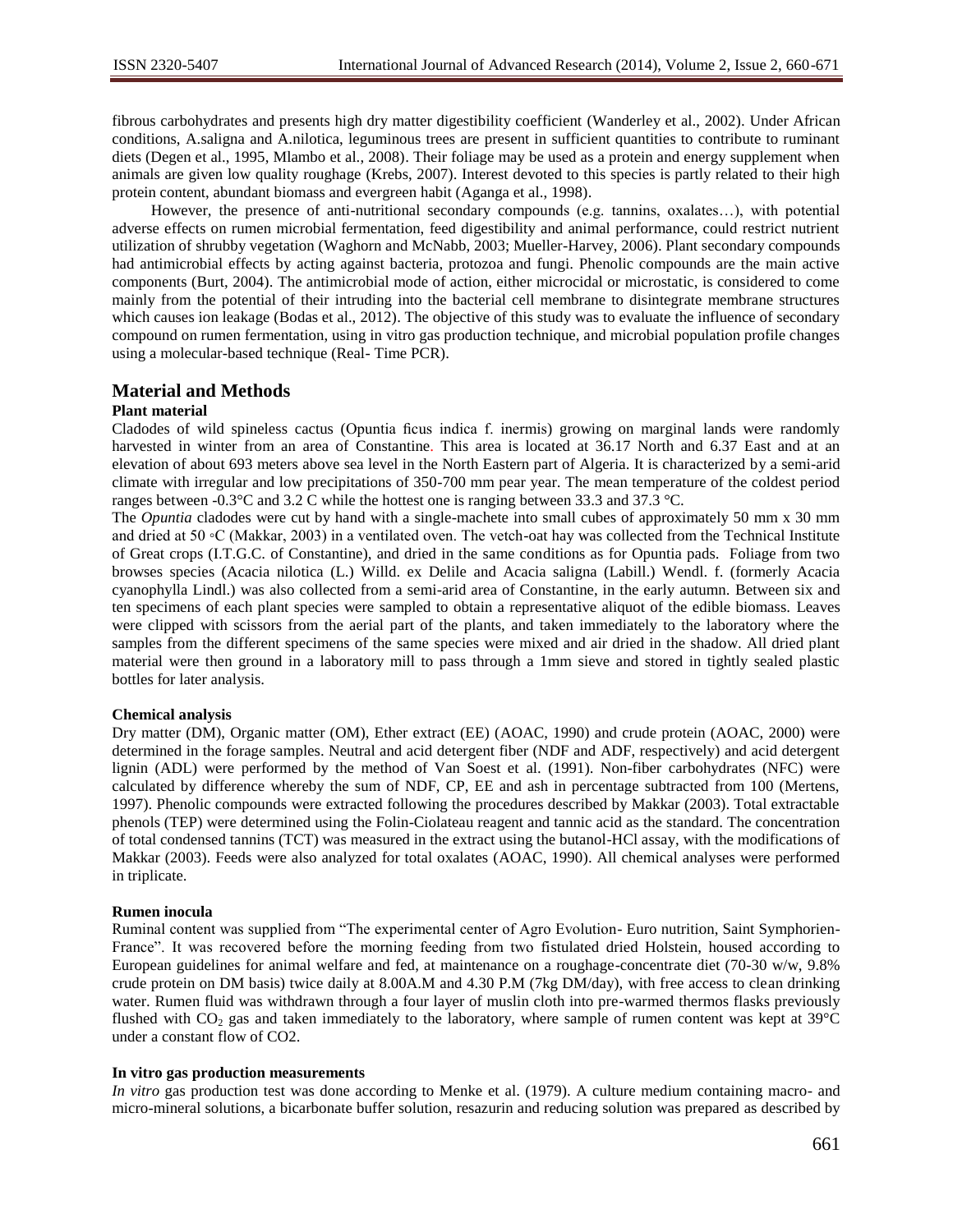Menke and Steingass (1988). The medium was maintained at  $39^{\circ}$ C and saturated with CO<sub>2</sub>. Rumen fluid was then added to the buffered mineral solution in the proportion 1:2 ( $v/v$ ). Each sample of plant material (200 mg) was weighed and placed into a 100ml glass syringe (Fortuna, Poulten and Graf GmbH, Wertheim, Germany) equipped with a luer lock valve. The pistons were pushed until 10 ml of gas remained. The headspace of the syringes was flushed 3 times with  $CO_2$ . 30 ml of incubation medium was dispensed trough the valve of the preheated (39 $^{\circ}$ C) and anaerobic syringe with the help of a peristaltic pump. All syringes were placed for 24h at 39°C in an incubator shaker (KS 4000i control, IKA Werke, Staufen, Germany) at 50 rpm. Each substrate was run in duplicate, with two syringes without substrate (blanks).

The carbon dioxide and methane productions( $CO_2$  and  $CH_4$ , respectively) were evaluated at the end of incubation by injection in each syringe, 4ml of sodium hydroxide (NaOH,10N) (Jouany,1994).

The metabolizable energy (ME) content and the organic matter digestibility (OMD) of samples were estimated according to Menke et al. (1979).

## **Fermentation parameters (rumen pH, ammonia nitrogen and VFA analysis)**

At the end of fermentation, the pH was determined immediately in culture fluid with a pH meter. For ammonia-N (N-NH3) determination; a 5ml sample of the incubated fluid was preserved with 0.5 ml 5% orthophosphoric acid at - 20°C. Samples were centrifuged at 12,000xg for 20min, and the supernatant was analyzed by spectrophotometry, for N-NH3 content according to the watherburn technique (1967). For analysis of Volatile fatty acid (VFA) composition, 1ml of 10% hydroxide sodium was added to 10 ml of the incubated fluid and stored at  $-20^{\circ}$ C until analyzed. the mixture was centrifuged at  $5000 \times g$  for 10 min at  $4^{\circ}$ C, after filtration, supernatant was analyzed by gas chromatography (BP21, SGE, Europe Ldt., Buckinghamshire, UK) with a capillary column (length: 30m, inner diameter: 530 µm film :1 µm) and flame-ionization detection. The temperatures of the injector and detector were 280°C, 240°C, respectively.

#### **Enumeration of rumen Protozoa**

Samples from the incubated fluid were homogenized and mixed with a methyhl green-formalin-saline solution (50- 50, V/V) for protozoa enumeration according to Ogimoto and Imai (1981). The mixture was pipetted into a 10 microlitre Agass Lafont counting chamber (Preciss, France) before and after incubation. Protozoa were counted microscopically under 10 x magnifications. Each sample was counted twice, and if the average of duplicates differed by more than 10%, the counts were repeated.

## **Analysis of microbial population**

Extraction of genomic DNA. For quantification of microbial populations, an aliquot (1.8ml) of the incubated liquid from each syringe was sampled at 0h and after 24h of incubation, and then stored at -20°C immediately. The procedure of total DNA extraction was performed according to the QIAamp  $\bigotimes$  DNA Stool Mini Kit (purchased from QIAGEN France S.A.S) and used according to the manufacturer's instructions (Singh and al., 2011). Briefly, rumen samples were homogenized in buffer ASL and heated at 95 °C for 5min to lyse microbial cells. After removal of potential inhibitors by incubation with an InhibitEx tablet, the lysates were treated with proteinase K and buffer AL at 70 °C for 10 min to remove protein and polysaccharides. DNA was precipitated by ethanol, applied to a column provided in the kit followed by washes with buffers AW1 and AW2, and then dissolved in buffer AE. The concentration and quality of DNA were determined at A260 nm and A280 nm using a Nanodrop ND-1000 (NanoDropTechnologies, Wilmington, DE, USA).

Real-Time PCR technique. The relative quantification of different microbial groups: total bacteria, total anaerobic fungi, two predominant cellulolytic bacteria (Ruminococus flavefaciens, Fibrobacter succinogenes) and total methanogens, were determined in the samples.

Real-time PCR assays were performed on a Rotorgene-6000 Thermocycler (Corbett Research, Sydney, Australia). Assays were set up using the Power SYBR® Green PCR Master Mix (2X) (Life technologies). The specific primers targeting different microbial groups, used in this study are listed in table 1. These primers were chosen from previously published sequences that demonstrated species-specific amplification. The microbial sample DNA was diluted to 5.3 ng/ul prior to use in the quantitative PCR assays to reduce inhibition. The assay was conducted under the following cycle conditions: 95°C for 15 s for denaturation, followed by 45 cycles of 60 sec each for annealing at 60°C and extension at 72°C. Fluorescence detection was performed at the end of each denaturation and extension steps. Specifity of amplified products was confirmed by melting temperatures and dissociation curves after each amplification. Amplification efficiencies for each primer pair were investigated by examining dilution series of total rumen microbial DNA template on the same plate in triplicate. A negative blank (without the DNA template) was also run for each primer pair. The relative abundance of different groups was quantified using the relative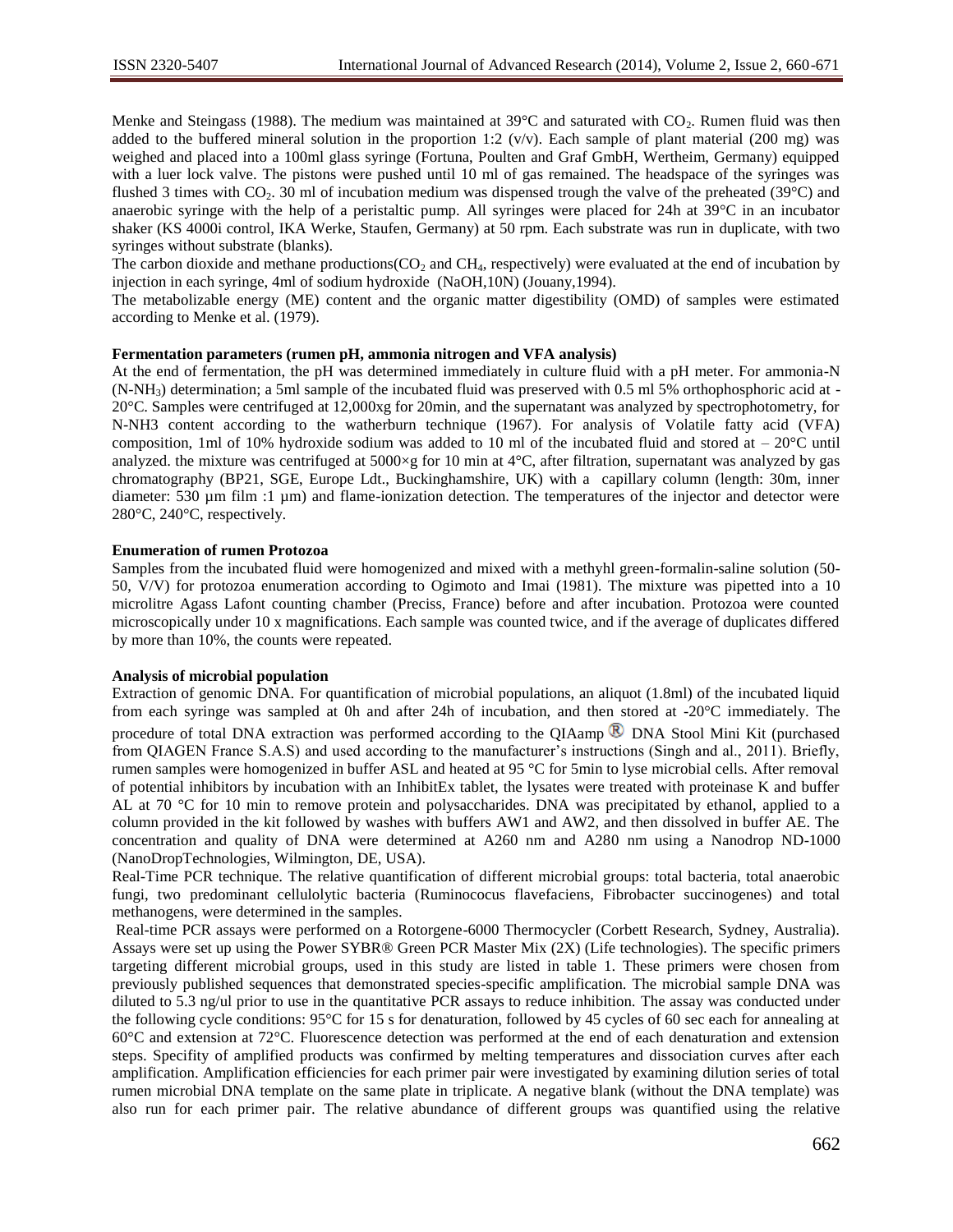quantification  $\Delta C_T$  (Livak and schmittgen, 2001). The results were presented as changes in microbial population relative to control (0h), taken as one.

| <b>Target species /genes</b> |              | <b>Forward primer/Reverse primer</b> | <b>References</b>      |  |
|------------------------------|--------------|--------------------------------------|------------------------|--|
|                              |              | Sequence $(5'$ to $3')$              |                        |  |
| General bacteria             | 16S rRNA     | TCCTACGGGAGGCAGCAGT                  | Nadkarni et al. (2002) |  |
|                              |              | GGACTACCAGGGTATCTAATCCTGTT           |                        |  |
| Anaerobic fungi              | $*MAF(18S &$ | GAGGAAGTAAAAGTCGTAACAAGGTTTC         |                        |  |
|                              | ITS1)        | CAAATTCACAAAGGGTAGGATGATT            |                        |  |
|                              |              |                                      | Denman &McSweeney      |  |
| <i>F.succinogenes</i>        | 16S rRNA     | GTTCGGAATTACTGGGCGTAAA               | (2006)                 |  |
|                              |              | <b>CGCCTGCCCCTGAACTATC</b>           |                        |  |
| R. flavefaciens              | 16S rRNA     | CGAACGGAGATAATTTGAGTTTACTTAGG        |                        |  |
|                              |              | CGGTCTCTGTATGTTATGAGGTATTACC         |                        |  |
| <b>Methanogens</b>           | mcrA         | TTCGGTGGATCDCARAGRGC                 |                        |  |
|                              |              | GBARGTCGWAWCCGTAGAATCC               | Vinh et al. (2011)     |  |

### **Table 1. Primers for Real- time PCR assay.**

\*MAF (18S & ITS1): Multiple alignments of fungal 18S ribosomal and ITS1 gene sequences

#### **Statistical analysis**

One-way analysis of variance was performed on gas production fermentation parameters and real time PCR data, with browse species as the only source of variation (fixed effect) and source of inoculum (random effect) as a blocking factor. Tukey's multiple comparison test was used to determine which means differed from the rest (P<0.05). Pearson linear correlation coeffcients (r) were determined pairwise between the variables studied. Analysis of variance (PROC GLM) and correlation (PROC CORR) were performed using the SAS software package (SAS, 2000).

## **RESULTS**

Spineless cactus cladodes were relatively high in oxalates (148.27  $g/kg DM$ ) and had the highest ash content (296.413 g/kg DM). However, *A. nilotica* and to a less extent *A. saligna* exhibited a high content of CP (243 and 157 g/kg DM, respectively). The NDF and ADF contents ranged respectively from 290 to 585 g /kg DM and from 120 to 317 g /kg DM, with the highest values for vetch- oat hay. CT was highest in *A.nilotica* and *A.saligna* with 726.3 and 631. 23 g/kgDM, respectively, whereas, not detected in *Opuntia* pads (table 2).

pH, N-NH3, Total VFA concentrations (millimolar/l) and molar percentages of individual VFA are presented in Table 3. There was no significant difference  $(p>0.05)$  in the rumen liquor pH between the studied plants. Concentration of NH3-N was lower ( $p<0.05$ ) in all substrates, relatively to vetch-oat hay. The production of VFA was statistically different among feedstuffs (p<0.05). The lowest value was noted in *Opuntia* (59.8mmol/l). *A.saligna* had the highest molar proportion of acetate but the highest value of propionate was obtained in *A.nilotica* (p<0.05), (72.084 and 22.24 mol/100ml, respectively). However, molar proportion of butyrate was significantly higher (p<0.05) in vetch oat- hay and to a less extent in *Opuntia*.

 Table 4 shows the gas production data for the investigated plants incubated in vitro for 24 h. Significant (P <0.05) differences across all substrates were recorded in total gas, CH<sup>4</sup> productions and in the predicted parameters. The gas production, ME and OMD were highest ( $P < 0.05$ ) for vetch- oat hay and to a less extent for cactus, while the *A. nilotica* and *A.saligna* leaves recorded the lowest productions. The same trend was observed for methane emission.

The microbial population determined by Real- Time PCR showed significant changes ( $p<0.05$ ) in the population number of total bacteria, fungi, *R. flavefaciens*, *F. succinogenes* and methanogens (Table 5). At 24h of incubation, the tanniferous plants and *Opuntia* reduced the relative abundance of *R.flavefaciens*, compared to the control 0h, with the highest reduction for *Opuntia* (0.085- fold). Increases in the abundance of *F.succinogenes* varying between 3.07 for *A.nilotica* to 19. 9 for vetch- oat hay were observed in all substrates. Compared to 0h, the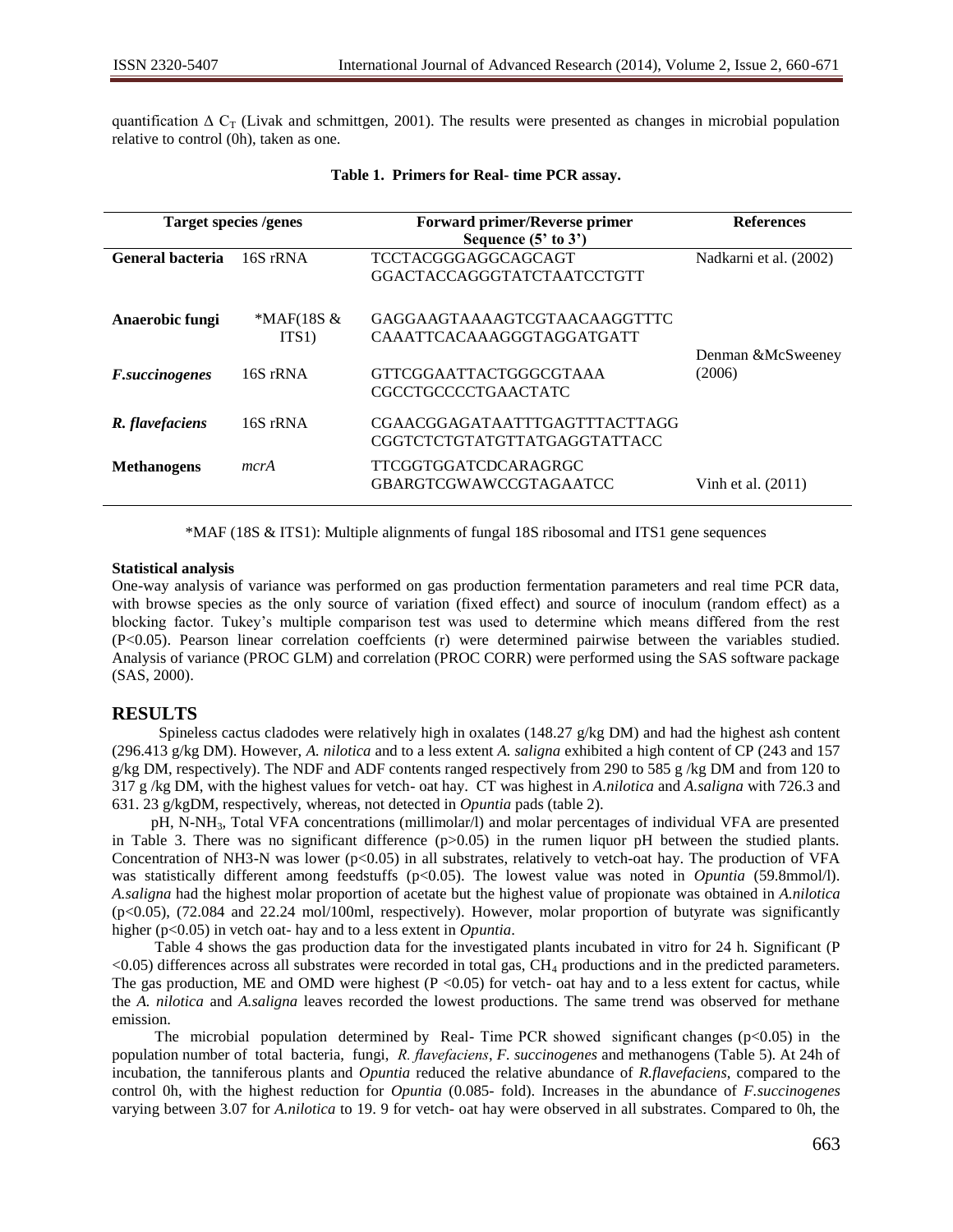relative abundance of fungal population was reduced 0.30- fold with A.nilotica and 0.031- fold with *Opuntia*, at 24h of incubation. However, *A.saligna* and vetch-oat hay resulted in a 2-and 1.24- fold increases of the relative abundance of fungi, respectively. After 24h of incubation, only *Opuntia* inhibited methanogenic population by 0.90 fold. However, *A.nilotica* resulted in the highest increase (6.48- fold), *A.saligna* and vetch- oat hay presented lower increase of methanogens population compared to 0h (1. 73 –and 1.34- fold, respectively). There was a significant reduction (p<0.05) in rumen protozoa count with *A.saligna*, *Opuntia* and *A.nilotica* (3. 68; 5. 59 and 5.34 times, respectively).

|                 | Plant species |            |           |
|-----------------|---------------|------------|-----------|
| O. ficus indica | Vetch-oat hav | A.nilotica | A.saligna |
| 961.18          | 935.09        | 900        | 913.36    |
| 703.58          | 941.85        | 920.47     | 899       |
| 296.41          | 58.14         | 80         | 101       |
| 77.84           | 108.3         | 243        | 157       |
| 325.25          | 585.19        | 290        | 447       |
| 119.60          | 316.82        | 198        | 255.13    |
| 19.11           | 45.20         | 126.41     | 148       |
| 18.59           | 17.53         | 17.08      | 15.88     |
| 281.88          | 235.32        | 369.92     | 279.11    |
| 148.27          | 48.62         | nd         | nd        |
| 8.59            | 5.06          | 213.4      | 204.8     |
| nd              | 57.99         | 726.3      | 631.2     |
|                 |               |            |           |

|  |  | Table 2. Chemical composition (g/kg dry matter) of experimental substrates. |  |  |  |  |  |
|--|--|-----------------------------------------------------------------------------|--|--|--|--|--|
|--|--|-----------------------------------------------------------------------------|--|--|--|--|--|

nd =no detected

TEP= Total Extractable Phenols; TCT= Total Condensed Tannins (g /kg DM, standard equivalent).

| Table 3. Effect of substrates on rumen fermentation characteristic in Holstein cow, after 24h of incubation |  |  |  |  |  |  |
|-------------------------------------------------------------------------------------------------------------|--|--|--|--|--|--|
|-------------------------------------------------------------------------------------------------------------|--|--|--|--|--|--|

| <b>Item</b>                | O. ficus indica | <b>Vetch-Oat hay</b> | A.nilotica | A.saligna | S.E.M  |
|----------------------------|-----------------|----------------------|------------|-----------|--------|
| <b>Ruminal pH</b>          | 7.29a           | 7.075a               | 7.01a      | 6.970a    | 0.054  |
| $NH3-N$ (mg/100ml)         | 25 <sub>b</sub> | 26.5a                | 14.41c     | 10.76d    | 0.619  |
| <b>Total VFAs (mmol/l)</b> | 59.8d           | 120.9a               | 73.84b     | 70.44c    | 0.422  |
| VFAs, mol/100ml            |                 |                      |            |           |        |
| Acetate, C <sub>2</sub>    | 70.17c          | 70d                  | 71.45b     | 72.08a    | 0.330  |
| Propionate, C3             | 21.78b          | 20.04d               | 22.24a     | 20.24c    | 0.359  |
| Butyrate, C4               | 8.05b           | 9.96a                | 6.30d      | 7.675c    | 0.493  |
| $C2: C3$ ratio             | 3.22c           | 3.49 <sub>b</sub>    | 3.21d      | 3.561a    | 0.0592 |

VFAs: Volatile fatty acids; a, b, c, d: means in a row with different superscripts are significantly different ( $p < 0.05$ ); SEM=Standard error of the mean; P=Probability.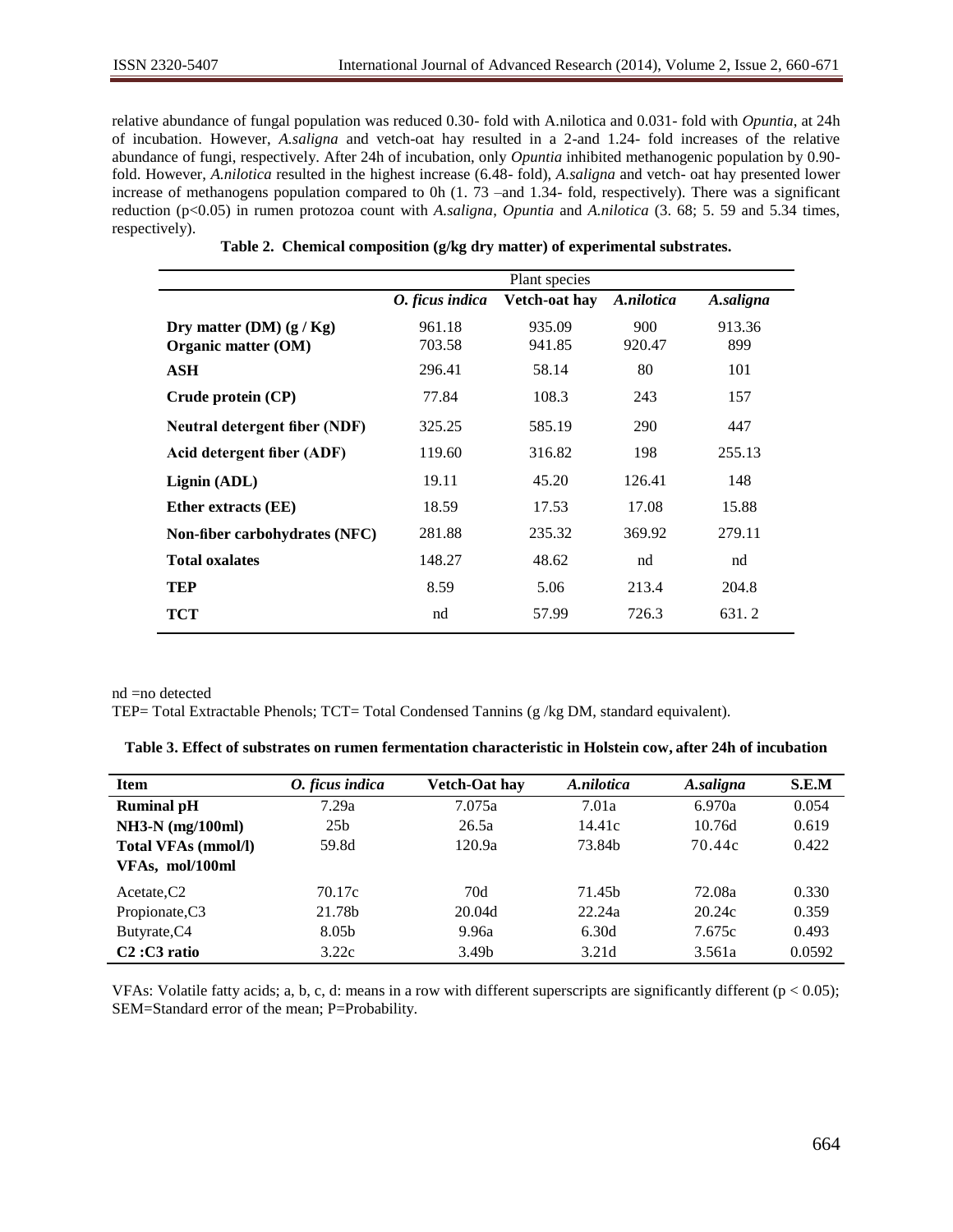| Item                | O. ficus indica   | <b>Vetch-Oat hay</b> | A.nilotica | A.cyanophylla | S.E.M |
|---------------------|-------------------|----------------------|------------|---------------|-------|
| GT,ml               | 25.50b            | 29.00a               | 15.00c     | 13.00d        | 2.561 |
| CH <sub>4</sub> ,ml | 5.00 <sub>b</sub> | 8.00a                | 3.50c      | 3.00d         | 0.736 |
| ME(MJ/KgDM)         | 6.11 <sub>b</sub> | 6.73a                | 5.62c      | 4.86d         | 0.259 |
| $OMD\%$             | 41.05b            | 45.33a               | 39.15c     | 33.50d        | 1.606 |

**Table4. Effect of substrates on total gas production, methane emission (ml/200mgDM), estimated metabolisable energy and organic matter digestibility, after 24 h of incubation**

GT= gas total; OMD (%) = 14,  $88+0,889*Gv+0,45*CP$ ; ME (MJ/KgDM) =2,20+0,136\*Gv+0,057\*CP Where, OMD is organic matter digestibility (%); ME: metabolizable energy; CP: crude protein in percent; and Gv: the net gas production in ml from 200mg dry sample, after 24 h incubation (Menke et al., 1979); a, b, c, d: means in a row with different superscripts are significantly different ( $p < 0.05$ ); SEM=Standard error of the mean; P=Probability.

**Table 5. Effect of substrates on relative quantification of different microbial groups by Real- Time PCR and on protozoa by direct count, after 24h against 0h (control) of incubation.**

| <b>Species</b>                  | <b>Control</b>   | O. ficus indica | <b>Vetch-Oat hay</b> | A.nilotica        | A.cyanophylla    | S.E.M |  |  |
|---------------------------------|------------------|-----------------|----------------------|-------------------|------------------|-------|--|--|
| Total bacteria                  | 1.0a             | 0.03e           | 0.03d                | 0.10 <sub>b</sub> | 0.06c            | 0.126 |  |  |
| Methanogens                     | 1.0 <sub>d</sub> | 0.90e           | 1.34c                | 6.48a             | 1,73b            | 0.705 |  |  |
| Anaerobic fungi                 | 1.0c             | 0.03e           | 1.24 <sub>b</sub>    | 0.30d             | 2.0a             | 0.232 |  |  |
| R. flavefaciens                 | 1.0 <sub>b</sub> | 0.08e           | 1.17a                | 0.38c             | 0.33d            | 0.139 |  |  |
| <i>F.succinogenes</i>           | 1.0e             | 4.86c           | 19.79a               | 3.07d             | 8.5 <sub>b</sub> | 2.215 |  |  |
| Direct count $(*10^4$ Cell /ml) |                  |                 |                      |                   |                  |       |  |  |
| Protozoa                        | 1.94e            | 5.59b           | 12.12a               | 5.34c             | 3.68d            | 1.15  |  |  |

a, b, c, d, e : means in a row with different superscripts are significantly different ( $p < 0.05$ ); SEM=Standard error of the mean; P=Probability

## **Discussion**

 In vitro gas production has been widely used to assess the nutritive value of diverse classes of feeds (Bakhashwain et al., 2010; Allam et al., 2012). In the current study, the higher gas production of vetch- oat hay as compared with *Opuntia* could be due to its highest content in OM. Besides, oxalates in cactus might have hampered microbial activity in the rumen as suggested by the reduced gas production (Ben salem et al., 2002). The low gas production of Acacia species might be attributed to their highest levels in lignin and phenolic compounds, particularly CT (Mohammadabadi et al., 2010; Edwards et al., 2012). The CT form complexes with carbohydrates, rendering them undegradable, and then inhibits the microbial enzymes or microorganisms, complexing with lignocellulose, thus preventing the microbial digestion (Griffiths, 1986). Moreover, the low gas production from fermentation of Acacia species was also observed in other studies (Bakhashwain et al., 2010 and Allam et al., 2012). The OMD and ME were negatively correlated to CT content (r=-0.39;  $p \lt 0.01$  and r=-0.42;  $p \lt 0.01$ , respectively). Adverse effects of CT on ME and OMD of Acacia spp are consistent with in vitro and in sacco studies (Hervás et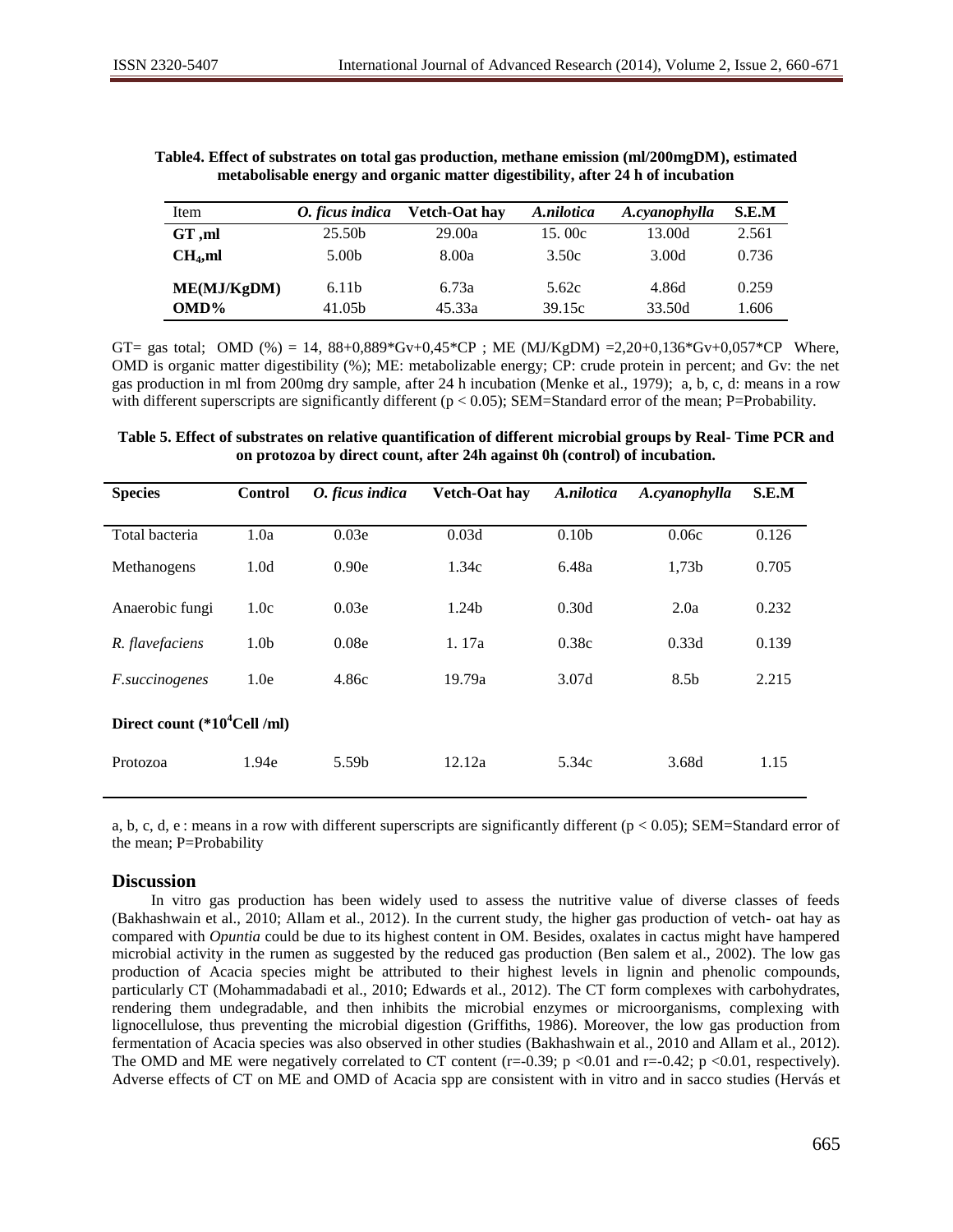al., 2003; Getachew et al., 2008). The low ME content of *O. ficus indica* as compared to that of vetch-oat hay, could probably be due to the higher ash content of cactus (Ben salem et al., 2010).

Rumen digestion of feed components by the microbiota (bacteria, archaea, protozoa and fungi) under anaerobic conditions results in the production of VFA,  $CO<sub>2</sub>$  and CH<sub>4</sub> (Martin et al., 2010). The highest total CH<sub>4</sub> generated after 24h of incubation by vetch -oat hay might be due to its higher digestible fiber content (Agarwal et al., 2008). The lower methane emission from degradation of Acacia species could be due to their high tannin content. These results are consistent with soltan et al. (2012), who found a pronounced methane reduction with *A. saligna*, associated to their high CT content. Many others, in vitro and in vivo, studies have demonstrated the antimethanogenic activity of tannins (Tavendale et al., 2005; Hess et al., 2006; Goel and Makkar, 2012). However, the mode of action of tannins has not been completely described (Bodas et al., 2012). In general, inhibition of  $CH_4$ production entails an alteration in VFA profile because of alternative electron sinks to dispose of reducing power (Cieslak et al., 2012). In our study, an increase in the concentration of propionic acid occurred with *A.nilotica* and relatively with *Opuntia*, explained probably by their chemical composition. Our results are consistent with Cieslak et al. (2012), who stated that propionate production and methanogenesis are competitive. During fermentation, the conversion of starch to propionic acid, may disturb horizontal hydrogen transfer and thus leading to limitation of methanogenesis process (Szumacher-Strabel and Cieslak, 2012), According to Tavendale et al. (2005), the strong inverse relationship between the molar proportion of propionate and  $CH<sub>4</sub>$  may depend on interactions among rumen microbial population, and compounds that promote higher production of C3 in the rumen. Our results are similar to those obtained by Wang et al. (2012); The relative increase in propionate and decrease in butyrate proportions may be also associated to the reduction in protozoa population .Variations in protozoa numbers in the rumen could lead to changes in VFA production and composition (Wang et al., 2012).

 The changes in microbial profile in response to the substrates, studied herein were revealed by real time PCR. Tanniferous plants appeared to affect some microbial community. An antiprotozoal effect occurred with acacias tannins, which is consistent with Cieslak et al., (2012), who demonstrated that tannins from *Vaccinium vitis idaea* reduced protozoa numbers in Holstein-Friesian dairy cows' rumen. Tannins can have diverse effects on ruminal protozoa: results obtained *in vitro* and in vivo showed that they generally depress ruminal protozoa populations (Monforte-Briceño et al., 2005; Animut et al., 2008) .In other instances, some studies report unclear effects (Sliwinski et al., 2002), whilst others report a clear defaunating effect (Bhatta et al., 2009; Monforte-Briceño et al., 2005). Bodas et al., (2012) stated that although the mode of action of tannins on protozoa is not clear, it might be similar to that observed on bacteria. This reduction in protozoal number is associated with the observed decrease in ammonia-N concentration, in acacias and to a less extent in Opuntia relatively to vetch-oat hay. This could be due to a reduction in the proteolytic activity of the protozoa (Doreau and Ferlay, 1995) and to deamination processes by CT for acacias (Soltan et al., 2012, Goel and Makkar, 2012).

 The increase in the total number of methanogens in the rumen from degradation of acacias was not expected, as tannins generally inhibit methanogens populations (Kamra et al., 2006). A possible explanation may be based on a potential resistance of this population to acacias tannins. This mechanism could be related to microbial extracellular secretions that reduce tannin effect and/or tannin-degrading enzymes. More studies about tannin resistance, tolerance or adaptation to methanogens have to be carried out (Longo et al., 2013). In addition, the relative abundance of total methanogens in the rumen could be related to the origin of tannins or their nature (e.g., hydrolysable versus condensed). The CT appear to decrease CH<sub>4</sub> production more through a reduction in fiber digestion (indirect effect), while hydrolysable tannins (HT) appear to act more through inhibition of the growth and/or activity of methanogens and/or hydrogen producing microbes (direct effect) (Jayanegara et al., 2010). Moreover, Some of the ruminal methanogens can be associated intracellularly or extracellularly with ciliates protozoa (Tokura, et al., 1999).This symbiotic relationship results in 40% of methanogenesis in rumen fluid (Hegarty ,1999).Generally, Defaunation is combined with reduced methane production in the rumen (Nagaraja et al., 1997) as methanogens lose their symbiotic partner, resulting in their reduced biological activity (Kamra et al., 2006).However, in the present study, it appears that methanogenesis is not so influenced by the association between protozoa and methanogenic bacteria. This is in agreement with Machmuller et al. (2003) and Cieslak et al. (2012), who stated that ruminal methanogenesis may not always be correlated with number of methanogens in the rumen. Such results might be related to the finding of Sharp et al., (1998); using a group-specific 16S rRNA probes, he found that most of rumen methanogens are being essentially free living in rumen fluid , since only a negligible hybridization signal was detected with the ruminal protozoal fraction.

 Among the quantified cellulolytic bacteria, the population of *F.succinogenes* was most abundant in all substrates. This result supports the previous finding that *F.succinogenes* is one of the most common cellulolytic bacteria in the rumen, contributing ca. 5 to 6% of total prokaryotic 16S r RNA in the rumen contents of cattle (Jun et al., 2007). Some studies reported that *F.succinogenes* was the main cellulolytic species affected by tannins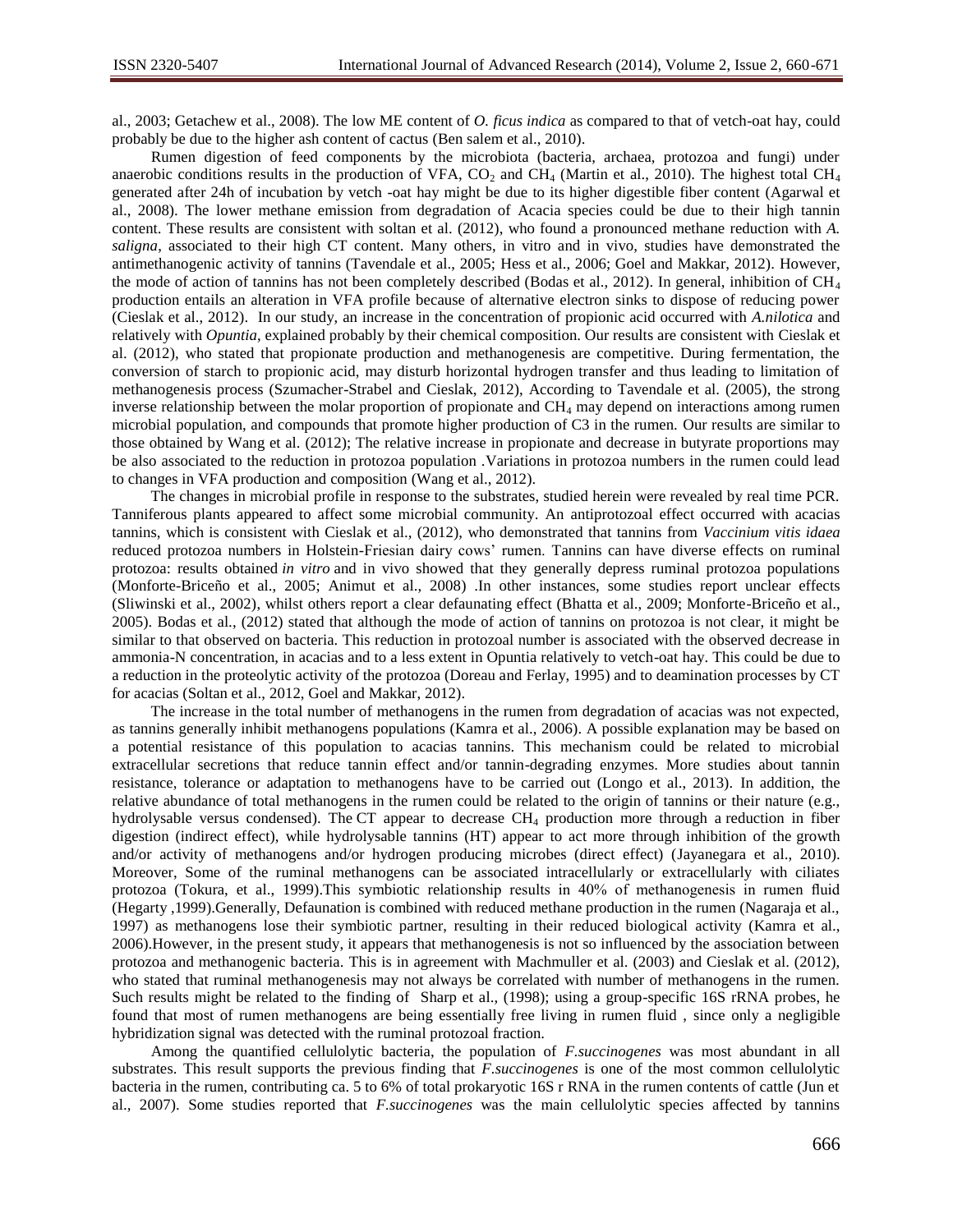(McSweeney et al., 2001; Longo et al., 2013). However, in the present study reduction of *F.succinogenes* population size was not observed, but a selective effect of tannins on R.flavefaciens occurred. Tannins can be particularly toxic to fibrolytic bacteria (Bhatta et al., 2009), through: (i) bacteriostatic action on microbial enzymes such as endoglucanases (Guimarães-Beelen et al., 2006) (ii) direct effect (Koike and Kobayashi, 2009 ) or (iii) by reducing nutrient availability (Sallam et al., 2010).

 The anaerobic fungi population was relatively increased after 24h of incubation for vetch-oat hay and *A.saligna* as influenced by their high fiber content. In contrast, *O. ficus indica* and *A.nilotica* decreased relatively the fungi population after 24h of fermentation, probably due to their high content in NFC. This finding are in accordance with other study, suggesting that diet can have a significant effect on fungal populations, with high-fiber diets promoting larger fungal population than high-concentrate diets (Bauchop, 1979). Little studies have been carried out on the effect of plant extracts on rumen fungi (Patra and Saxena, 2009). McSweeney et al. (2001) stated that effects of tannins on fungi are more subtle than those on bacteria, and vary with the chemical structure of the tannins and their differing cell-surface receptors.

Utilization of *O. ficus indica* as substrate decreased significantly (P<0.05) the relative quantification of methanogens, anaerobic fungi, *R.flavefaciens* and protozoa. This could be related to the high content of *Opuntia* cladodes in Oxalates. Using cultivation-independent molecular techniques, Belenguer et al., (2013) have studied the impact of oxalic acid (OA) on rumen bacterial community in sheep, and found rapid variations in the ruminal microbiota, occuring with OA administration in diets. The administration of OA altered the rumen environment, including the bacterial community. The oxalate has the potential to form a strong chelate with dietary calcium in the form of calcium oxalate crystal (Mcconn and Nakata, 2004; Contreras-Padilla et al., 2011), making this anion less available to animals (Nefzaoui et Ben Salem, 2001) .In ruminants, some essential minerals such as calcium and phosphore have been proven to be important modulators of microbial fermentation (Younes et al., 1993; Durand and Komisarczuk, 1998).

The calcium (Ca2+) is the most universal carrier of biological signals: it modulates cell life (carafoli, 2007).This signaling molecule regulates a number of essential processes in eukaryotes (Clapham, 2007). In prokaryotes, Various physiological processes such as spore formation, motility, cell differentiation, transport, virulence and bacterial gene expression are modulated by Ca2+ (Domníguez et al., 2011 ; Guragain et al., 2013). It was recognized that the signaling function of Ca2+ had a number of unique properties. A distinctive property of the Ca2+ signal is autoregulation; it occurs at the transcriptional and post translational levels (Carafoli, 2007).

The consumption of oxalate-rich feed resources, in sufficient quantity may cause mainly hypocalcemia and renal failure, leading to poisoning in livestock (James, 1972; Cheek, 1995). However, the adaptation of the ruminal microbiota to oxalate can prevent animal poisoning, by microbial detoxification (Allison et al., 1981). Belenguer et al., (2013) observed a rapid adaptation of the ruminal microbiota to the consumption of OA, linked to the rapid estimated increase in the abundance of Oxalobacter formigenes (from 0.002 to 0.007% of oxc gene in relation to the total bacteria 16S rDNA:  $p < 0.01$ ), which is assumed to be responsible for oxalate breakdown.

## **Conclusion**

*O.ficus indica* and acacias affected negatively rumen microbial fermentation in terms of gas production and total VFA, but reduced methane production, and therefore an increase in efficiency of energy utilization would be expected in the animals. An important shift in microbial profile occurred, but *R.flavefaciens* and protozoa seemed to be sensitive to tannins from Acacia species. Furthermore, tannins had antimethanogenic activities but without, apparently, direct effects on relative abundance of methanogens population. This study showed also an antimicrobial activity of oxalates content of *O.ficus indcia*. This mechanism needs evaluation especially, the catalytic potential of *Oxalobacter forminogen* to reduce Oxalates.

## **References**

Aganga, A.A., Tsopito, C.M. and Adogla-Bessa, T. (1998). Feed potential of Acacia species to ruminants in Botswana. Arch. Zootec. 47: 659-668.

Agarwal, N., Kamra, D.N., Chatterjee, P.N., Kumar, R. and Chaudhary, L.C. (2008). In vitro Methanogenesis, Microbial Profile and Fermentation of Green Forages with Buffalo Rumen Liquor as Influenced by 2- Bromoethanesulphonic Acid. Asian-Aust. J. Anim. Sci. 21(6): 818 – 823.

Allam, A.M., Bakhashwain, A.A., Nagadi S.A. and Sallam S.MA. (2012). Nutritive value assessment of some subtropical browses grown in arid region using in vitro gas production technique. J Food Agr Environ. 10(2): 1339- 1343.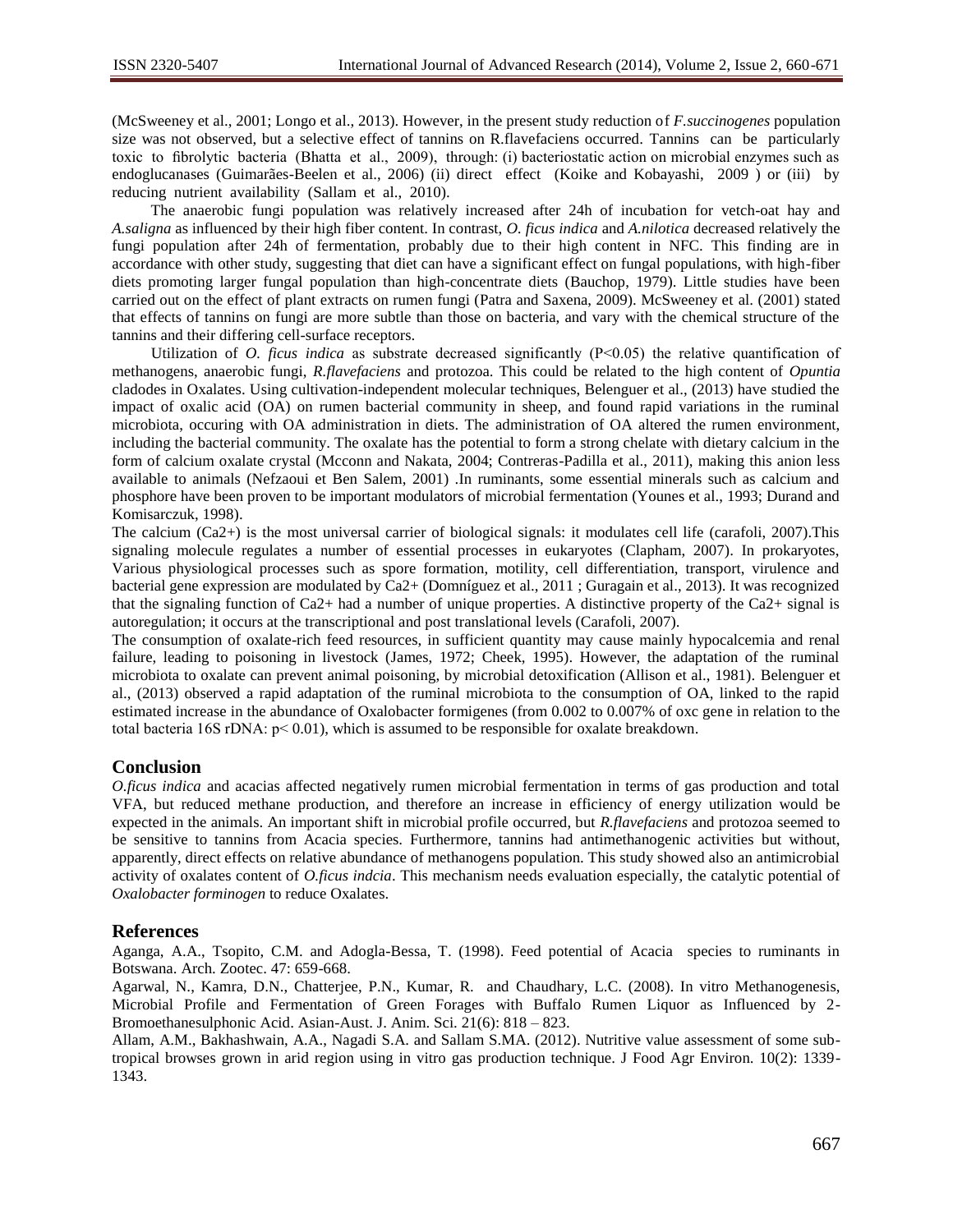Allison, M.J, Cook, H.M. and Dawson K.A. (1981). Selection of oxalate-degrading rumen bacteria in continuous cultures. J Anim Sci. 53: 810.

Animut, G., Puchala, R., Goetsch, A.L., Patra, A.K., Sahlu, T., Varel, V.H. and Wells, J. (2008). Methane emission by goats consuming diets with different levels of condensed tannins from lespedeza. Anim. Feed Sci. Technol. 144: 212–227.

AOAC. (1990). Official Methods of analysis of the Association of Official Analytical Chemists. 15th ed. Arlington, VA.

AOAC. (2000). Association of Official Analytical Chemists, Official Methods of Analysis. 17th Edition. Washington, DC.

Aregawi, T., Melaku, S. and Nigatu, L. (2008). Management and utilization of browse species as livestock feed in semi-arid district of North Ethiopia. Livest. Res. Rural Dev. 20(6): 86.

Bakhashwain, A.A., Sallam, S.M.A. and Allam, A.M. (2010). Nutritive Value Assessment of Some Saudi Arabian Foliages by Gas Production Technique in vitro. JKAU: Met., Env. & Arid Land Agric. Sci. 21(1): 65-80.

Bauchop, T. (1979). Rumen anaerobic fungi of cattle and sheep. Appl. Environ.Microbiol. 38: 148 –158.

Belenguer, A., Ben Bati, M., Hervás G, Toral P.G., Yáñez-Ruiz, D.R. and Frutos, P. (2013). Impact of oxalic acid on rumen function and bacterial community in sheep. Animal. 7(6): 940-7.

Ben Salem, H., Nefzaoui, A. and Ben Salem, L. (2002). Supplementation of Acacia Cyanophylla Lindl. Foliagebased diets with barley or shrubs from arid areas (*Opuntia ficus indica F. inermis* and *Atriplex nummularia L*.) on growth and digestibility in Lambs. Anim Feed Sci Technol. 96 : 15-30.

Ben Salem, H., Norman, H.C., Nefzaoui, A., Mayberry, D.E., [Pearce, K.L.](http://researchrepository.murdoch.edu.au/view/author/Pearce,%20Kelly.html) and Revell, D.K. (2010). Potential use of oldman saltbush (Atriplex nummularia Lindl.) in sheep and goat feeding. Small Ruminant Res. 91: 13-28.

Bhatta, R., Uyeno, Y., Tajima, K., Takenaka, A., Yabumoto, Y., Nonaka, I., Enishi, O. and Kurihara, M. (2009). Difference in the nature of tannins on in vitro ruminal methane and volatile fatty acid production and on methanogenic archaea and protozoal populations. J. Dairy Sci. 92: 5512–5522.

Bodas, R., Prieto, N., García-González, R., Andrés, S., Giráldez, F.J. and López S. (2012). Manipulation of rumen fermentation and methane production with plant secondary metabolites. Anim. Feed Sci. Technol. 176: 78– 93.

Burt, S. (2004). Essential oils: their antibacterial properties and potential applications in foods—a review. Int. J. Food Microbiol. 94 : 223–253.

Carafoli, E. (2007). The unusual history and unique properties of the calcium signal. In : Krebs J, Michalak M (eds) "Calcium: A Matter of Life or Death". Elsevier B.V.

Cheeke, P.R. (1995). Endogenous toxins and mycotoxins in forage grasses and their effects on livestock. J Anim Sci. 73: 909-918.

Cieslak, A., Zmora P., Pers-Kamczyc., E. and Szumacher-Strabel, M. (2012). Effects of tannins source (Vaccinium vitis idaea L.) on rumen microbial fermentation in vivo. Anim. Feed Sci. Technol. 176: 102– 106.

Clapham, D.E. (2007). Calcium signaling. Cell. 131(6): 1047–1058.

Contreras-Padilla, M., Pérez-Torrero, E., Hernández-Urbiola, M.I., Hernández-Quevedo, G., Del Real, A., Rivera-Muñoz, E.M. and Rodríguez-García, M.E. (2011). Evaluation of oxalates and calcium in nopal pads (Opuntia ficusindica var. redonda) at different maturity stages. J Food Compos Anal. 24: 38–43.

Costa, R.G., Filho, E.M.B., Medeiros, A.N.d, Givisiez, P.E.N., Queiroga R.d.C.R.d.E. and Melo, A.A.S. (2009). Effects of increasing levels of cactus pear (Opuntia ficus-indica L. Miller) in the diet of dairy goats and its contribution as a source of water. Small Ruminant Res. 82(1): 62–65.

Degen, A.A., Becker, K., Makkar, H.P.S and Borowy, N. (1995). Acacia saligna as a fodder tree for desert livestock and the interaction of its tannins with fibre fractions. J. Sci. Food Agric. 68:65-71.

Denman, S.E. and McSweeney, C.S. (2006). Development of a real-time PCR assay for monitoring anaerobic fungal and cellulolytic bacterial populations within the rumen. FEMS Microbiol Ecol. 58: 572–582.

Domníguez, D.C., Lopes, R., Holland, I.B. and Campbell A.K. (2011). Proteome analysis of B. subtilis in response to calcium. J. Anal. Bioanal. Tech. S6.

Doreau, M. and Ferlay, A. (1995). Effect of dietary lipids on the ruminal metabolism in the rumen: a review. Livest. Prod. Sci. 43: 97–110.

Durand, M. and Komisarczuk, S. (1988). Influence of major minerals on rumen microbiota. J Nutr. 118(2): 249-60.

Edwards, A., Mlambo V., Cicero Lallo H.O., Garcia G.W. and Diptee M.D. (2012). In vitro ruminal fermentation of leaves from three tree forages in response to incremental levels of polyethylene glycol. Open Journal of Animal Sciences. 2(3): 142-149.

Frutos, P., Hervàs, G., Ramos, G., Giràldez, F.J. and Montecon, A.R., (2002). Condensed tannin content ofseveral shrub species from a mountain area in northern Spain, and its relationship to various indicators of nutritive value, Anim. Feed Sci. Technol. 95: 215-226.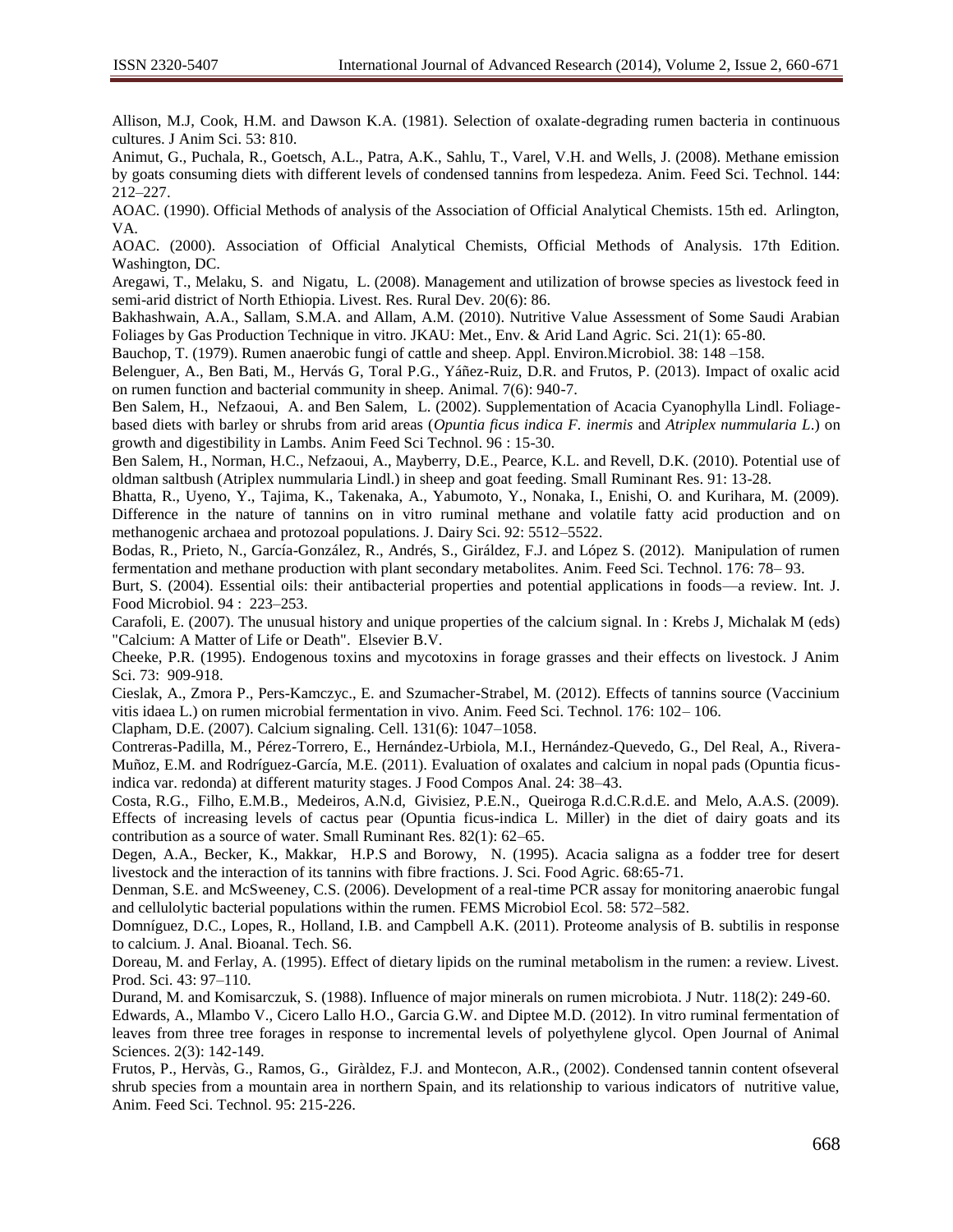Getachew, G., Pittroff, W., Putnam, D.H., Dandekar, A., Goyal, S. and DePeters, E.J. (2008). The influence of addition of gallic acid, tannic acid, or quebracho tannins to alfalfa hay on in vitro rumen fermentation and microbial protein synthesis. Anim.Feed Sci. Techno. 1(140): 444-461.

Goel, G. and Makkar, H.P.S. (2012). Methane mitigation from ruminants using tannins and saponins. Trop. Anim. Health Prod. 4: 729–739.

Griffiths, D.W. (1986). The inhibition of the digestive enzymes by polyphenolic compound, In: Nutritional and Toxicological Significance of Enzymes Inhibitors in Foods, Plenum press, N.Y., pp: 509-516.

Guimarães-Beelen, P.M., Berchielli, T.T., Beelen R. and Medeiros, A.N. (2006). Influence of condensed tannins from Brazilian semi-arid legumes on ruminal degradability, microbial colonization and ruminal enzymatic activity in Saanen goats. Small Ruminant Res. 61: 35–44.

Guragain, M., Lenaburg, D.L., Moore, F.S., Reutlinger I., Patrauchan, M.A. (2013). Calcium homeostasis in Pseudomonas aeruginosa requires multiple transporters and modulates swarming motility. Cell Calcium. 54: 350– 361

Hegarty, R.S. (1999). Mechanisms for competitively reducing ruminal methanogens. Aust. J. Agric. Res. 50: 1299– 1305.

Hervás, G., Frutos, P., Giraldez, F.J., Mantecon, A.R. and Del Pino, M.C.A. (2003). Effect of different doses of quebracho tannins extract on rumen fermentation in ewes. Anim. Feed Sci. Technol. 109: 65-78.

Hess, H.D., Tiemann, T.T., Noto, F., Carulla, J.E. and Kreuzer, M., (2006). Strategic use of tannins as means to limit methane emission from ruminant livestock. Int. Congr. Ser. 1293: 164–167.

James, L.F. (1972). Oxalate toxicosis. Clin. Toxicol. 5: 231-243.

Jayanegara, A., Goel, G., Makkar H.P.S. and Becker k. (2010). Reduction in Methane Emissions from Ruminants by Plant Secondary Metabolites: Effects of Polyphenols and Saponins. In: Odongo N.E, Garcia M and Viljoen G.J (eds) Sustainable Improvement of Animal Production and Health. Food and Agriculture Organization of the United Nations, Rome. pp 151–157.

Jouany, J.P. (1994). Les fermentations dans le rumen et leur optimisation. INRA Productions Animales. 7(3): 207- 225.

Jun, H.S., Qi, M., Ha, J.K. and Forsberg, C.W. (2007). Fibrobacter succinogenes, a Dominant Fibrolytic Ruminal Bacterium: Transition to the Post Genomic Era. Asian-Aust. J. Anim. Sci. 20(5): 802 – 810.

Kamra, D.N., Agarwal, N. and Chaudhary, L.C. (2006). Inhibition of ruminal methanogenesis by tropical plants containing secondary compounds. Int Congr Ser. 1293: 156–163.

Koike, S. and Kobayashi, Y. (2009). Fibrolytic rumen bacteria: their ecology and functions. Asian-Austral J. Anim. Sci. 22: 131–138.

Krebs, G. L., Howard, D.M. and Dods, K. (2007). The Effects of Feeding Acacia saligna on Feed Intake, Nitrogen Balance and Rumen Metabolism in Sheep. Asian-Aust. J. Anim. Sci. 20(9): 1367-1373.

Livak, K.J. and Schmittgen, T.D. (2001). Analysis of relative gene expression data using real-time 401 quantitative PCR and the 2(−Delta Delta C(T)) Method. Methods. 25 : 402–408.

Longo, C., Abdalla, A.L., Liebich, J., Janzik, I., Hummel, J. and Correa, P.S. (2006). Südekum K.-H., Burauel P. Evaluation of the effects of tropical tanniferous plants on rumen microbiota using qRT PCR and DGGE analysis. Czech J. Anim. Sci. 58(3): 106–116.

Machmuller, A., Soliva, C.R., Kreuzer, M. (2003). Effect of coconut oil and defaunation treatment on methanogenesis in sheep, Reprod. Nutr. Dev. 43: 41–55.

Makkar, H.P.S. (2003). Quantification of Tannins in Tree and Shrub Foliage. Kluwer Academic Publishers. Dordrecht, The Netherlands. pp: 43-54.

Martin, C., Morgavi, D.P. and. Doreau, M. (2010). Methane mitigation in ruminants: from microbe to the farm scale. Animal. 4:351-365.

Mcconn, M.M. and Nakata, P.A. (2004). Oxalate Reduces Calcium Availability in the Pads of the Prickly Pear Cactus through Formation of Calcium Oxalate Crystals. J. Agric. Food Chem. 52: 1371−1374.

McSweeney, C., Palmer, B., Bunch, R. and Krause, D. (2001). Effect of the tropical forage calliandra on microbial protein synthesis and ecology in the rumen. J.Appl. Microbiol. 90: 78–88.

McSweeney, C.S., Palmer, B., McNeill, D.M. and Krause, D.O. (2001). Microbial interactions with tannins: nutritional consequences for ruminants. Feed Sci. Technol. 91: 83–93.

Menke, K.H. and Steingass, H. (1988). Estimation of the energetic feed value obtained from chemical analysis and in vitro gas production using rumen fluid. Anim. Res. Dev. 28: 7-55.

Menke, K.H., Raab, L., Salewski, A., Steingass, H., Fritz, D. and Schneider, W. (1979). The estimation of the digestibility and metabolizable energy content of ruminant feedingstuffs from the gas production when they are incubated with rumen liquor. J AGR SC, Cambridge. 97: 217-222.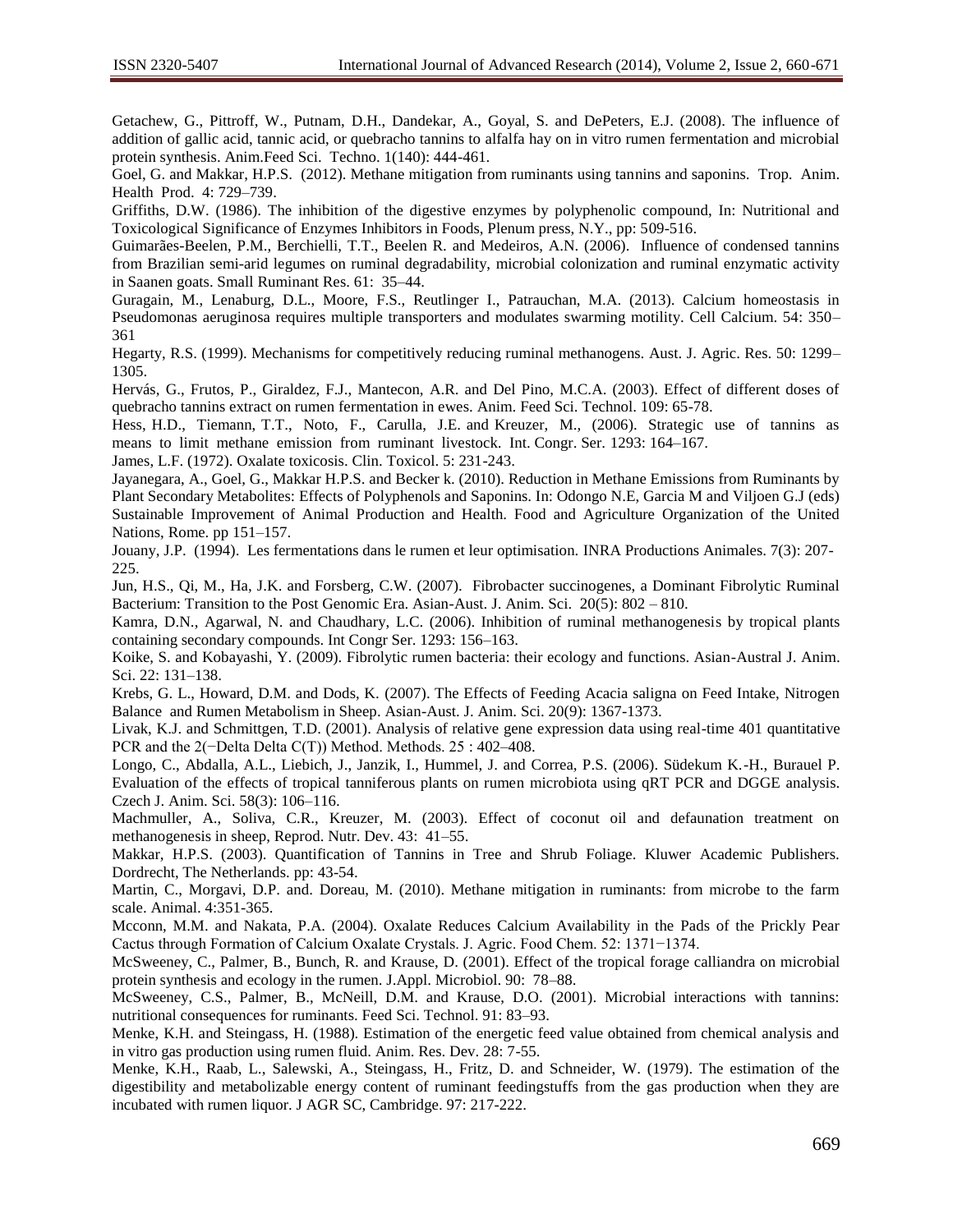Mertens, D.R. (1997). Creating a system for meeting the fiber requeriments of dairy cows. J. Dairy Sci. 80(8): 1463- 1469.

Mlambo*,* V., Mould, F.L., Sikosana, J.L.N., Smith, T., Owen E. and Mueller-Harvey I. (2008). Chemical composition and *in vitro* fermentation of tannin-rich tree fruits. . Anim. Feed Sci. Technol. 140: 402–417.

Mlambo, V., Mould, F.L., Smith, T., Owen, E., Sikosana, J.L.N. and Mueller-Harvey, I. (2009). In vitro biological activity of tannins from Acacia and other tree fruits: Correlations with colorimetric and gravimetric phenolic assays. S Afr J Anim Sci. 39(2).

Mohammadabadi, T., Chaji, M. and Tabatabaei, S. (2010).The effect of Tannic Acid on in vitro Gas Production and Rumen Fermentation of Sunflower Meal. J Anim Vet Adv. 9(2): 277-280.

Monforte-Briceño, G.E., Sandoval-Castro, C.A., Ramírez-Avilés, L. and Leal, C.M.C. (2005). Defaunating capacity of tropical fodder trees: effects of polyethylene glycol and its relationship to in vitro gas production. Anim. Feed Sci. Technol. 123: 313–327.

Mueller-Harvey, I. (2006). Unraveling the conundrum of tannins in animal nutrition and health. J Sci Food Agric. 86: 2010-2037.

Mulas, M. and Mulas, G. (2009). The strategic use of atriplex and opuntia to combat desertification. In: Bellavite D, Zucca C, Belkheiri O and Saidi H (eds) Etudes techniques et scientifiques à l'appui de l'implémentation du projet démonstratif SMAP de Lutte contre la Désertification. NRD, Université des Etudes de Sassari, Italie.

Nadkarni, M.A., Martin, F.E., Jacques, N.A. and Hunter, N. (2002). Determination of bacterial load by real-time PCR using a broad-range (universal) probe and primers set. Microbiology. 148 : 257–266.

Nagaraja, T.G., Newbold, C.J., Van Nevel C.J. and Meyer D.I. (1997). Manipulation of ruminal fermentation. In: Hobson P.N, Stewart C.S (eds) Ruminal Microbial Ecosystem, Blackie Academic & Professional, London, pp. 523– 632.

Nefzaoui, A. and Ben Salem, H. (2001). Opuntia spp: a strategic fodder and efficient tool to combat desertification in the WANA region. In: Mondragon C, Gonzalez S (eds) Cactus (Opuntia spp.) as forage: FAO Plant Production and protection Paper, 169: pp.73-90.

Ogimoto, K. and Imai, S. (1981). Atlas of Rumen Microbiology. Japan Scientific Society Press, Tokyo, Japan.

Patra, A.K. and Saxena, J. (2009). Dietary phytochemicals as rumen modifiers: a review of the effects on microbial populations. Anton. van Leeuwen. 96: 363–375.

Robles, A.B., Ruiz-Mirazo, J., Ramos, M.E. and González-Rebollar, J.L. (2008). Role of livestock grazing in sustainable use, naturalness promotion in naturalization of marginal ecosystems of southeastern Spain (Andalusia). In: Rigueiro-Rodríguez A, McAdam J, Mosquera-Losada M.R (eds) Agroforestry in Europe, Current status and future prospects. Adv Agroforestry vol. 6. Springer, Netherlands. pp. 211-231.

Sallam, S.M.A., Bueno, I.C.S., Godoy, P.B., Nozella, E.F., Vitti, D.M.S.S. and Abdalla, A.L. (2010). Ruminal fermentation of tannins bioactivity of some browses using a semi-automated gas production technique. Trop. Subtrop. Agroecosyst. 12: 1–10.

SAS. (2000). SAS/STAT® User´s Guide, 8.1. 4th Edition. SAS Institute Inc. Cary, NC.

Sharp, R., Ziemer C.J., Stem M.D. and Stahl. (1998). Taxon-specific associations between protozoal and methanogen populations in the rumen and a model system. FEMS Microbiol Ecol. 26: 71– 78.

Singh, K.M., Pandya, P.R., Parnerkar, S., Tripathi, A.K., Rank, D.N., Kothari, R.K., Joshi, C.G. and Joshi C.G. (2011). Molecular identification of methanogenic archaea from surti buffaloes (Bubalus bubalis), reveals more hydrogenotrophic methanogens phylotypes. BRAZ J MICROBIOL. 42: 132-139.

Sliwinski, B., Soliva, C.R., Machmüller, A. and Kreuzer, M. (2002). Efficacy of plant extracts rich in secondary constituents to modify rumen fermentation. Anim.Feed Sci. Technol. 101: 101–114.

Soltan, Y.A., Morsy, A.S., Sallam, S.M.A., Louvandini1, H. and Abdalla, A.L. (2012). Comparative in vitro evaluation of forage legumes (prosopis, acacia, atriplex, and leucaena) on ruminal fermentation and methanogenesis. J Anim Feed Sci. 21: 759–772.

Szumacher-Strabel, M. and Cieslak, A. (2012). Dietary possibilities to mitigate rumen methane and ammonia production. In: Liu G (Ed.) Greenhouse Gases Capturing, Utilization and Reduction. Intech, Rijeka, Croatia.

Tavendale, M.H., Meagher, L.P., Pacheco, D., Walker, N., Attwood, G.T. and Sivakumaran, S. (2005). Methane production from in vitro rumen incubations with Lotus pedunculatus and Medicago sativa, and effects of extractable condensed tannin fractions on methanogenesis. Anim. Feed Sci. Technol. 123–124: 403–419.

Tokura, M., Chagan, I., Ushisda, K. and Kojima, Y. (1999). Phylogenetic study of methanogens associated with rumen ciliates, Curr. Microbiol. 39: 123–128.

Van Soest, P.J., Roberston, J.B. and Lewis, B.A. (1991). Methods for dietary fiber, neutral detergent fiber, and non starch polysaccharides in relation to animal nutrition. J. Dairy Sci. 74 : 3583-3597.